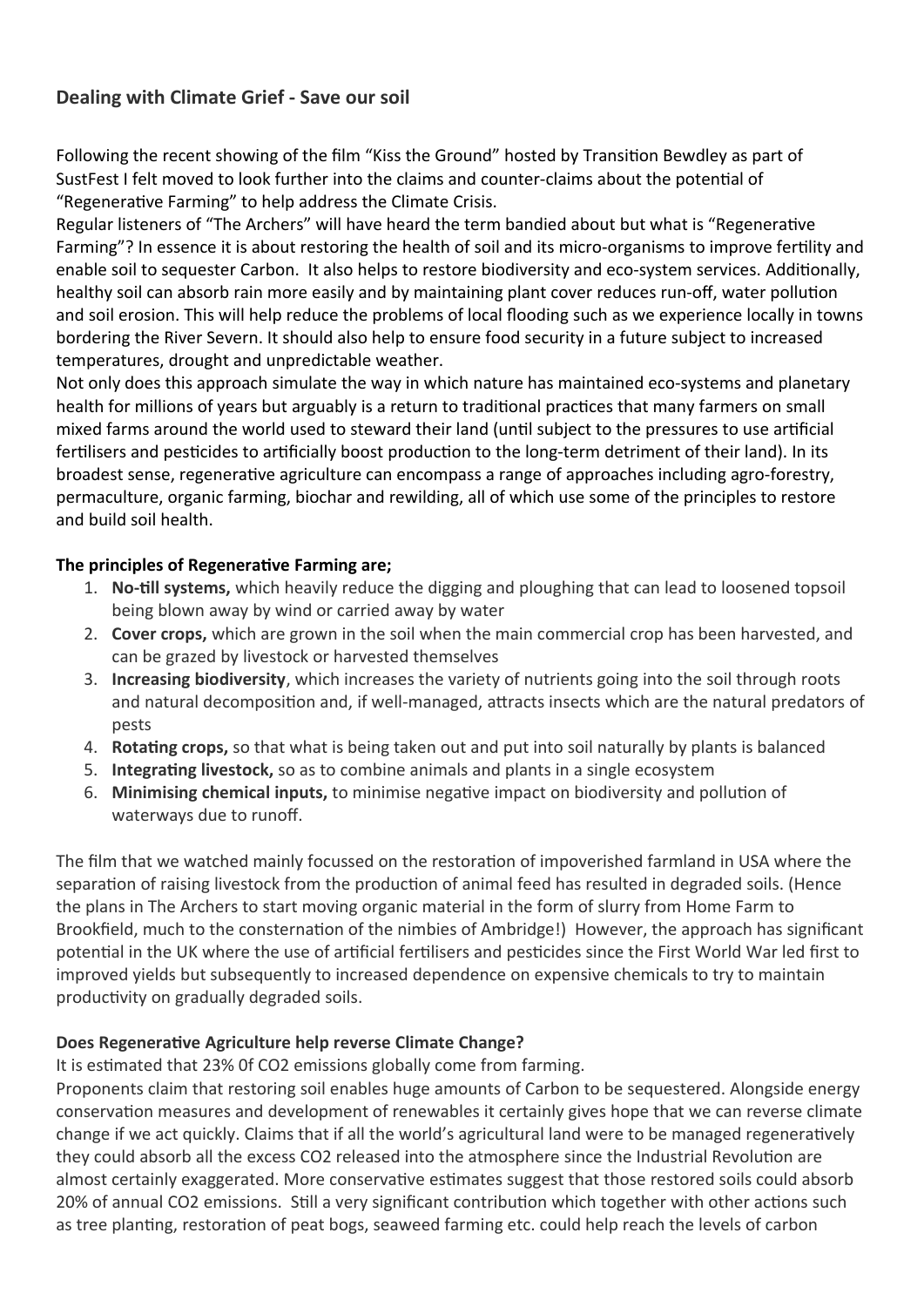sequestration that are needed. By caring and restoring the soil eco-systems, regenerative farming practices can sequester carbon instead of being an emitter.

**Critics of the approach** also claim that

- Farmers will sometimes need to use more herbicides to deal with weeds that would normally be destroyed by ploughing, thus increasing costs.
- Yields will drop and we will not be able to feed the world's population.
- That for regenerative agriculture to work it is always necessary to keep livestock and thus for humans to keep consuming large amounts of meat.
- Although no tilling can save farmers 30% 40% of time, there may be reduced yields, at least in the first few years. For the farmer this is offset by the savings on costs of applying expensive herbicides and pesticides but may make it harder to feed a growing world population.

Needless to say, proponents of Regenerative Farming and agriculture counter these claims. Eg

*"The Rodale Institute has been running side-by-side field studies for the last 30 years, comparing organic and conventional agriculture. Results show that after a 1 to 2 year transition period, when yields tend to decline, there is no difference between conventional and regenerative farming in terms of yields. In stressful conditions, particularly during droughts, the regenerative fields perform better because they are more resilient – the soil can absorb more water because it contains more biomass. And certainly farmers we work with say the yields are the same, while their input costs go down."Philip Fernandez, Agriculture Project Manager at EIT Food*

Some big food companies are already starting to pay farmers to adopt practices that include soil carbon sequestration. Unilever aim to be carbon neutral across their entire supply chain before 2040. McDonalds UK have embarked on a 4-year project to source beef farmed under regenerative guidelines. The UK Government have stated that **England's** soils must be managed sustainably by 2030.

# **How can we as individuals engage with regenerative agriculture?**

#### **Change our life-style habits:**

- We can build our own connections to the land and our food by growing even a few vegetables and fruit in our own gardens
- use no dig methods, planting plants closer together and suppressing weeds by applying organic mulches such as compost or leaf mould.
- Make your own compost using garden waste and use worm composting for cooked food.
- Try making "biochar" to sequester more carbon in your garden soil
- Cook more from scratch and try to eat more seasonally
- Look more carefully at food labels and learn what they mean. <https://regenerativefoodandfarming.co.uk/food-labels-certifications/>

# **Use our consumer power**

- We can buy at least some of our food from local growers seeking to adopt regenerative practices, either direct from the farms or at local markets.
- Ask local food outlets to stock meat/fruit/vegetables from farmers and growers that practice regenerative farming and agriculture.
- Support local veg box schemes